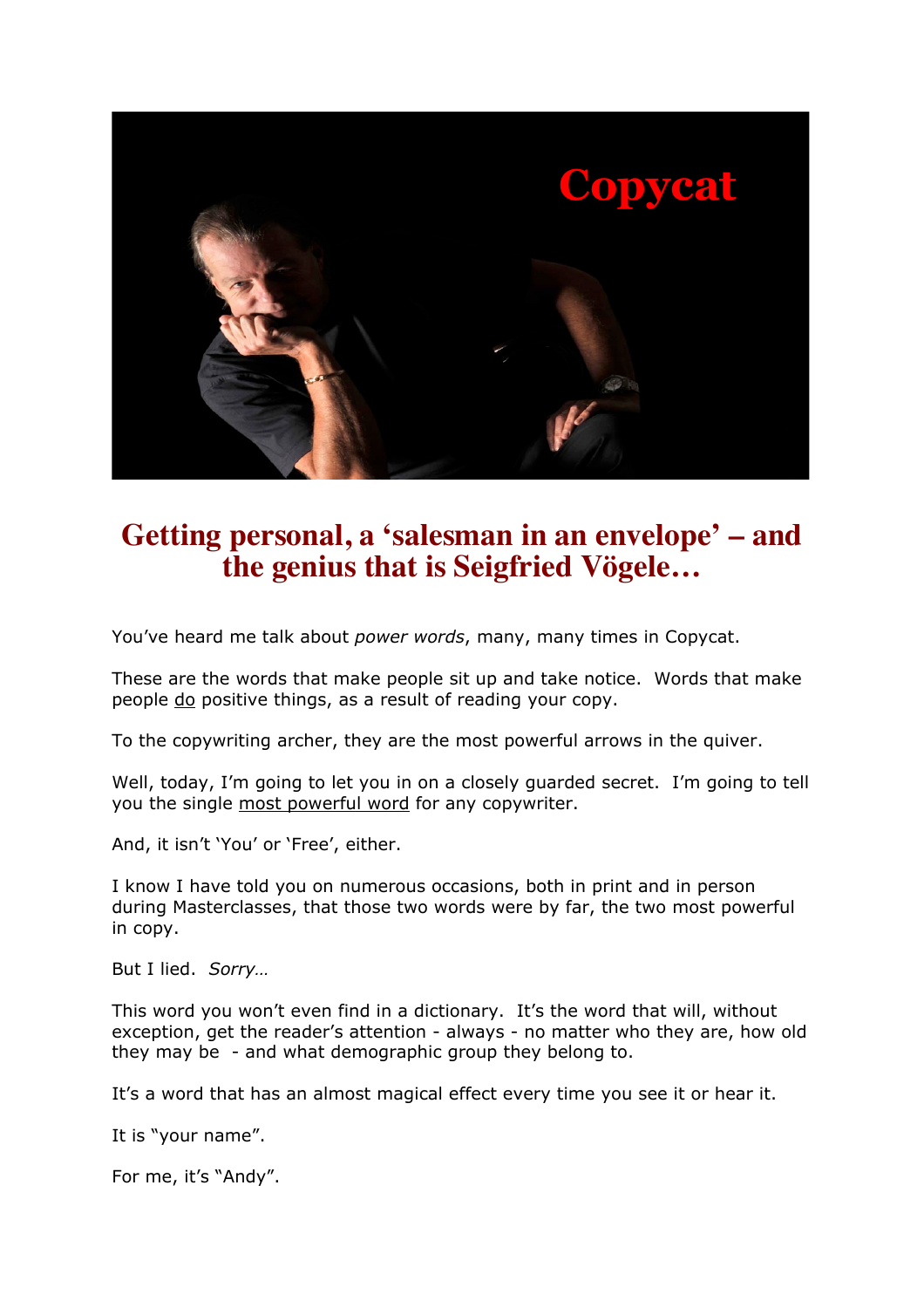For you, it may be "Rozelle", "Drayton", "Vatsal" or "Charlotte". Whatever your name, you will immediately take notice, when it is written or spoken.

In the wonderful days of yore, when we knew what we were doing in this business, the greats fully understood this. Dale Carnegie, way back in 1936 in the great ad *"*How to Win Friends & Influence People"*,* wrote, *"Remember that a person's name, is to that person, the sweetest and most important sound in any language."*

Yes, we are talking here, about *personalisation.*

Direct marketing is a one-to-one medium. That is its major benefit. Me to you. No baggage. No wastage. No mass-market lunacy.

So, if you don't personalise, you're missing a massive trick. What's more, your campaign will underperform.

And you can take that to the bank.

But, a lot of the charlatans in marketing these days, simply choose to ignore this, for some inexplicable reason. I have had three direct mail packs in the last week, all without a personalised letter.

One of them had a horrendous self-adhesive label on the front of the envelope, with a 'Dear Householder' salutation on the letter.

I find it impossible to understand, I really do. How did they get a job in marketing, when they don't even understand the basics of communication?

I'll bet you any money you like, that they would defend their sad attempts at selling, by saying it saved money by not personalising.

Yes, it did. But it cost you a lot of money at the other end, you dummy, because no one bought what you were selling. It's not what it costs that's important, but what it *delivers*.

I wish a few more marketers would get that.

Personalisation is a must. Don't ever forget it.

Why wouldn't you personalise anyway? Makes no sense at all in a one-to-one medium.

*(By the way, before you write back to me, I know the classic Newsweek letter wasn't personalised. I have no idea why. Technology perhaps. But, if it had been personalised, then it would have enjoyed even greater success.)*

"Does personalisation work with emails, too", I hear you say. Well, yes and no…

Because of the incredible problems with emails right now, it was recently suggested, in an industry report, that personalising a subject line, actually reduces opening rates. I'm not sure about that, so I'm running some tests myself.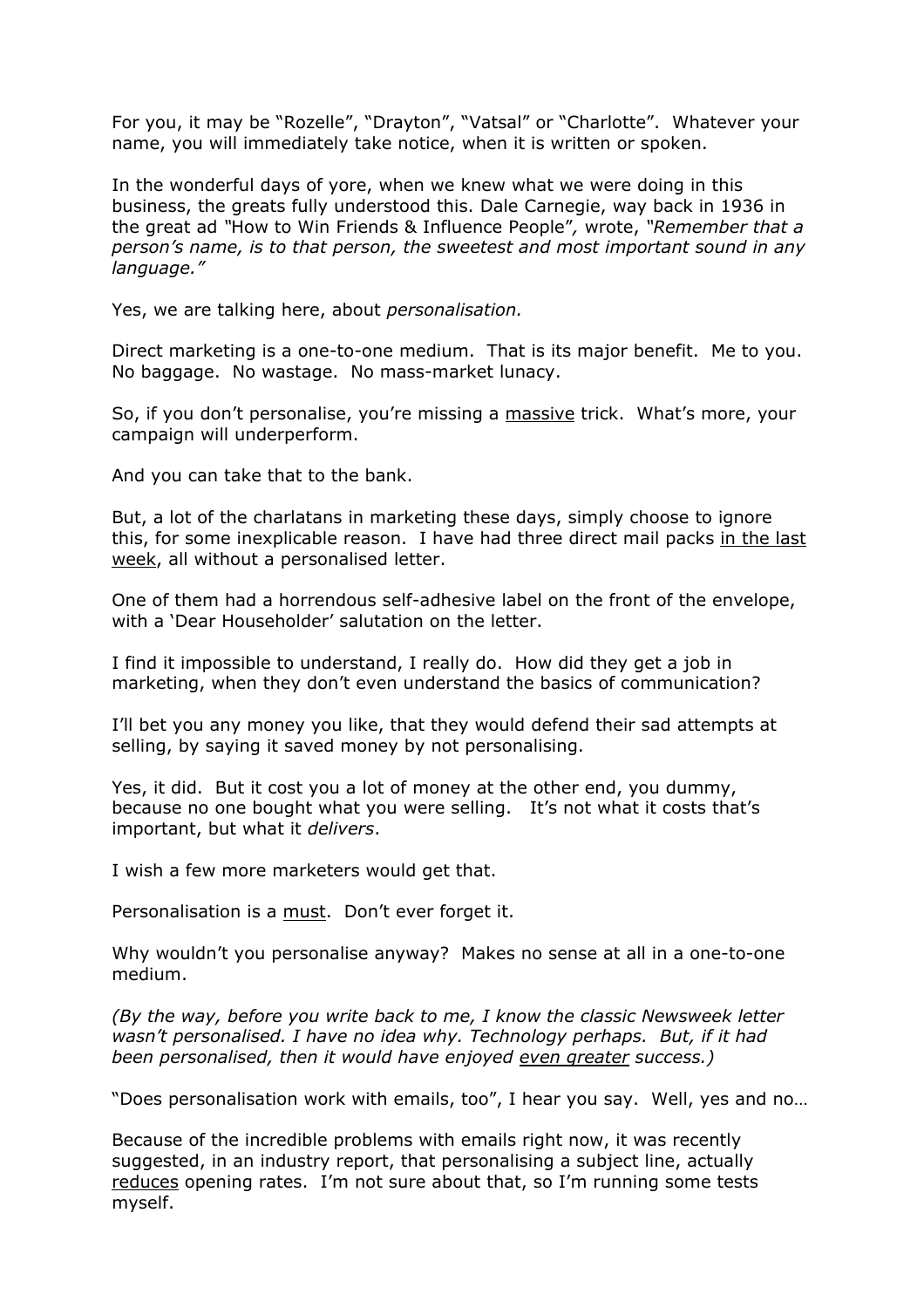I'll let you know what I find out, in a future Copycat.

But, I suspect that for communications that go to opt-in or existing customer email lists, then you can be pretty confident that personalisation within emails will get you closer to the recipient and therefore help you increase your response rates.

*(STOP PRESS: Oh my, my. I have to share this with you. This email has just popped in to my inbox. Over the top? I should coco. And, from a company that normally produces very good DM.)*

**Subject: Andrew, open me, open me, open me** *Date: 08/05/2013 09:57:10 GMT Daylight Time From: theteam@mailing.virginmedia.com Reply To: theteam-reply@mailing.virginmedia.com To: andyowen@aol.com*

You have to laugh. Even though it is so sad. You simply couldn't make it up.

For those who still might need more convincing about personalisation, just consider the difference between these two letter headlines. It's *massive*.

- *1. "Walk in the footsteps of heroes"*
- *2. "Andy, walk in the footsteps of heroes"*

The first is about a suggestion - an idea. The second is about  $me$ . And nothing is more interesting to me - than me.

The same applies to you.

Talking about interesting, here's something that segues very nicely with my opening topic.

At a recent Chum's Lunch in London, my good pal Ian Dewar - who is, without doubt, the world's most knowledgeable website guru - very kindly gave me three DM books from his vast collection.

One was the classic 'Handbook Of Direct Mail', by the legendary Seigfried Vögele. He was Dean of the Institute for Direct Marketing in Munich, Germany.

In this amazing book, Vögele approached the subject of creating direct mail, in a truly scientific way. He actually set up laboratory style classrooms, where he and his team would watch people as they opened and read direct mail packs. Cameras were used to detect eye movements. Instruments were employed to detect changes in skin temperature.

Vögele performed these incredible studies over a number of years and developed some amazing insights into what actually works in direct mail.

It is a truly fascinating read – and contains invaluable guidance for anyone that creates and writes direct mail.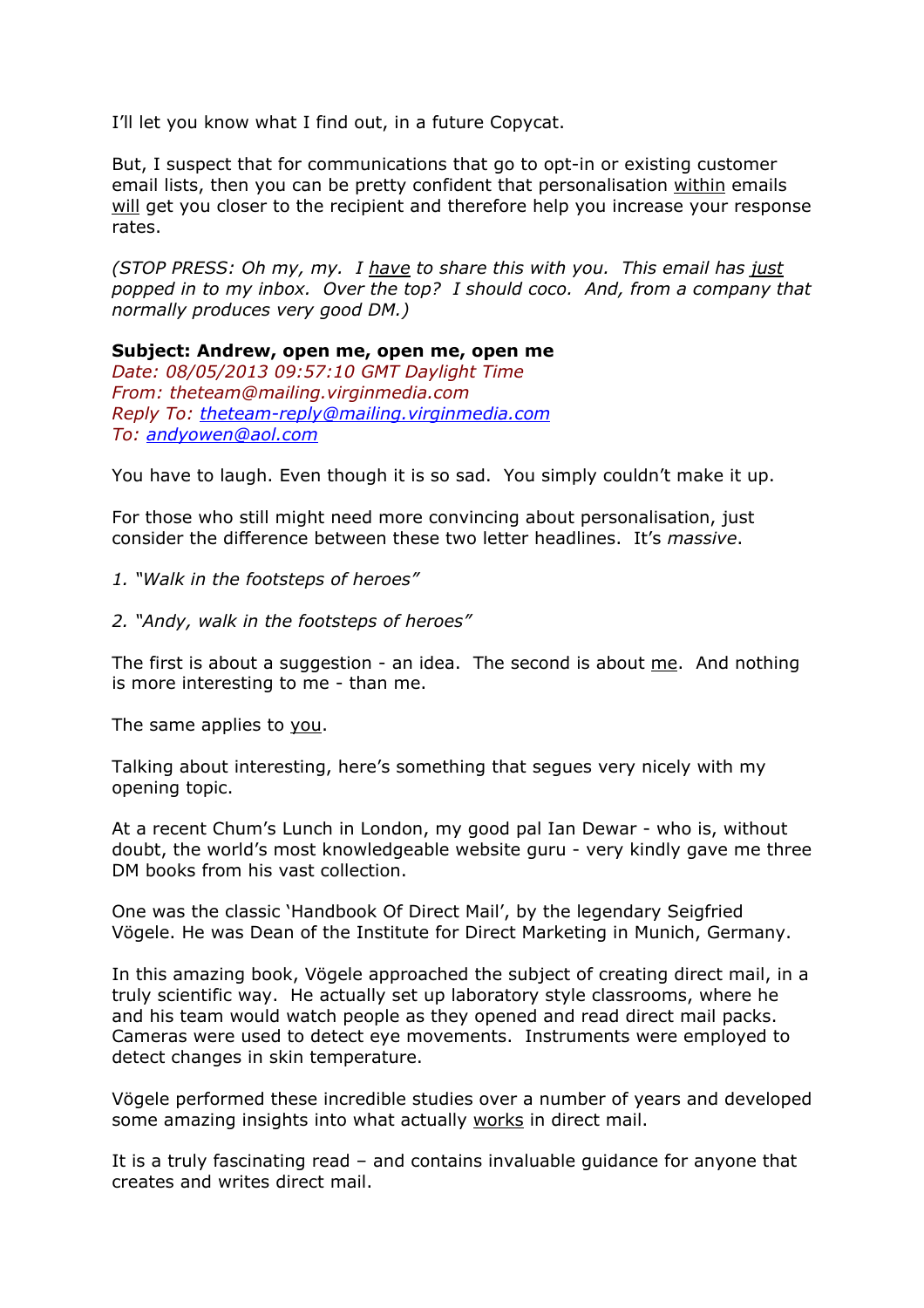During his research, he discovered what he called the "silent dialogue". This, he maintained, occurs in the reader's mind, as that reader opens and scans a direct mail letter.

The results of his groundbreaking study on how the eye actually reads advertising material, was first presented by Vögele himself in 1986 at the Montreux International Direct Marketing Symposium.

It caused a real stir, as no one had done anything like this before. His conclusions, shown in this visual, are very interesting indeed.

They show that recipients of sales letters, subconsciously ask a number of questions – and need those questions answered, before they will consider reading the body of the letter.

Here are the main questions – together with a visual of what they are looking at, when the question comes to mind.



- 1. Who is writing to me?
- 2. How is he addressing me? What does he want?
- 3. Who has signed the letter?
- 4. Should I read the letter?
- 5. Of what benefit will the letter be for me?
- 6. Why is he writing to me in particular?
- 7. Do I need this?
- 8. How have I dealt with this need in the past?
- 9. What benefit does this offer me now?
- 10. Who can prove this?
- 11. How can I find out more?
- 12. What should I do?

Those questions above, are at the heart of the *Dialogue Method* that Vögele delivers in this fascinating book.

If you write direct mail for your company, then this list above should be invaluable to you. Here's how you could use it:

After you have initially drafted and honed your copy, simply apply it to the questions and the visual above. Have you answered the questions, in the areas shown?

If not, then go back and rework the copy. I can assure you, it will be much stronger for it.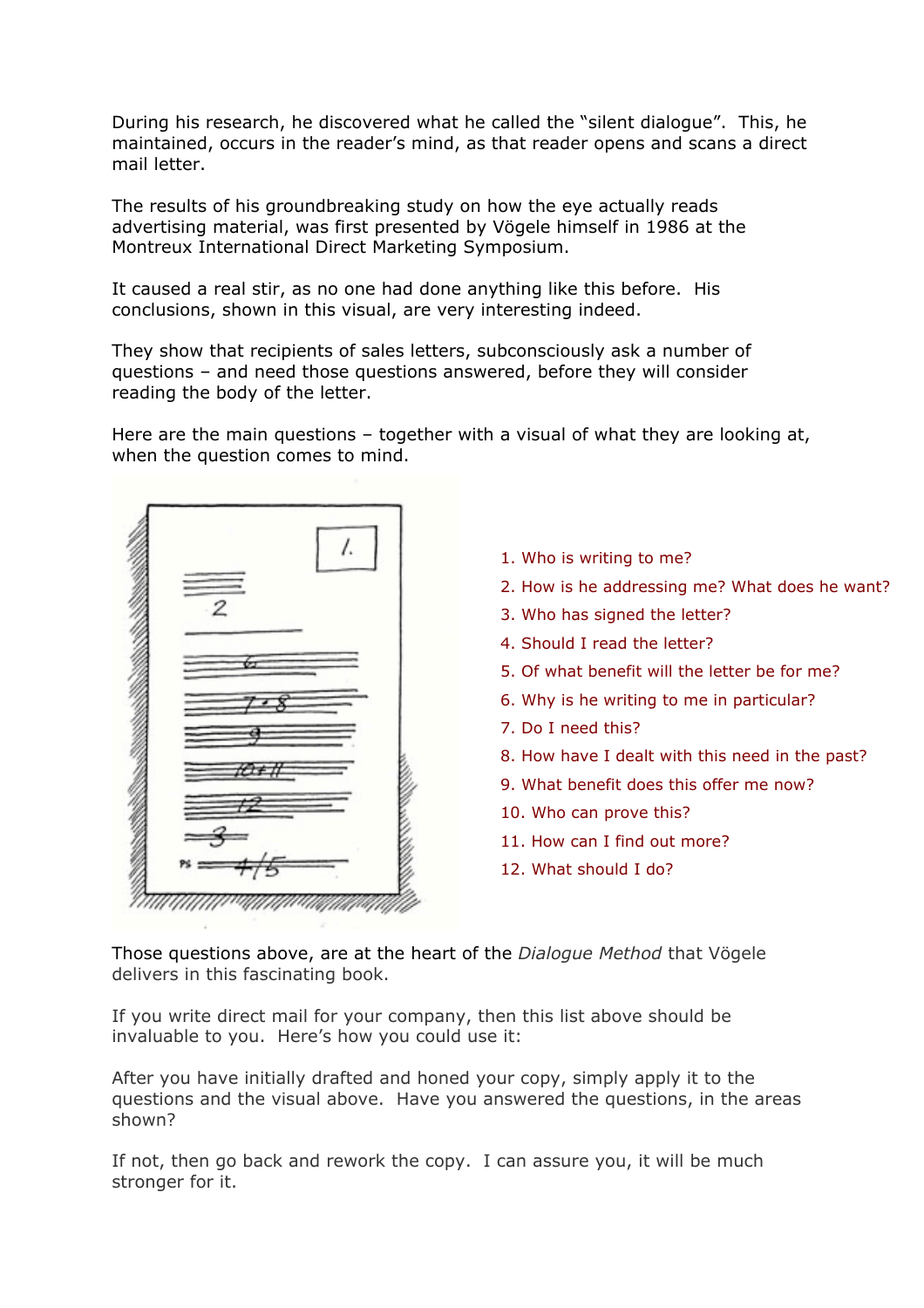Vögele believed that a good sales letter should closely match a dialogue that might go on between a salesman and his prospect. He referred to good direct mail copy, as the "salesman in an envelope."

It is a perfect description.

Simply because, direct mail copy has to SELL. It has no other purpose.

Does your copy perform like a good salesman?

Anyway, as we all know, the best way to sell anything is face-to-face.

A good salesman will know everything about the product he is selling - and he has ready-made answers to any objection that might crop up. And, of course, the salesman can quickly see where the prospect sits in the buying cycle, based on the positive or negative buying signals he gives off.

The salesman will analyse those positive and negative body signals, together with feedback from any questions he is asked.

To be successful, a direct mail letter has to perform like that. The selling job – the copy in the letter - should imitate all the skills of a top salesman. You may recall, in a previous Copycat, I talked about legendary copywriter John Kennedy, when he referred to good copy as 'salesmanship in print'.

How many direct mail letters have you received lately, that actually did an effective selling job on you? How many did you read for longer than 10 seconds?

Not very many, I'd like to bet.

Why has it got like this? I know marketers don't study - and that's one of the main reasons, but it goes deeper than that, in my view. I really believe, that in most marketers' minds, copy is not that important.

I can't find any other logical reason why companies continually send out the garbage that they do. With big names on the letterhead, too…

Perhaps it's because of the 'raping' of our language in digital communications. Perhaps it's because they simply don't know how to write. Perhaps it's because they still cling to the old chestnut that pretty pictures do the selling.

Or maybe it's a mixture of all of those.

I don't know anymore. But, what I do know, is that copy is getting worse and worse and worse. And, I can tell you, from someone with a passion for the written word, it hurts like hell.

Anyway, if you care, you could do yourself a massive favour and gain a real advantage over your competitors. *Buy the Vögele book*.

It is still in print. And his findings, observations and recommendations, are as valid now, as when they were first presented over 27 years ago.